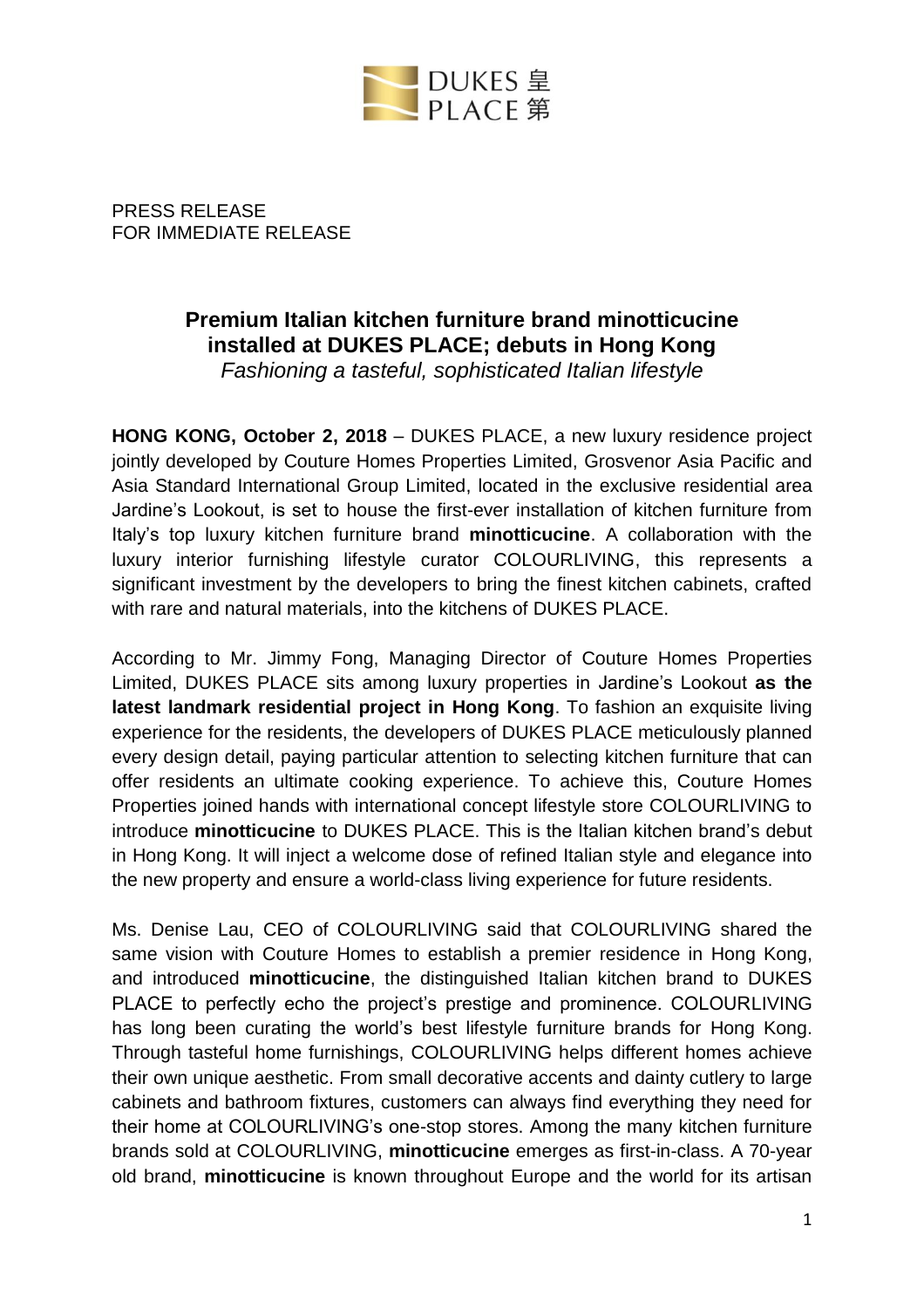

kitchen cabinets constructed with rare, quality materials. **minotticucine, a kitchen furniture brand with high popularity among celebrity clients and notable residential projects around the world, is definitely a perfect match with DUKES PLACE, which is located in a prestigious district with many distinguished families and celebrities as its residents.**

According to Ms. Lau, **minotticucine** cabinets feature a variety of panel materials and designs; they are also customisable to fit a range of kitchen layouts and create unique, luxury kitchens. The brand is also known for marrying fashion-forward and innovative ideas with exquisite craftsmanship to generate novel designs. It is worth mentioning that for the DUKES PLACE project, designers from **minotticucine** chose a bold concrete finishing, applying multiple layers of cement on the panel surface to attain a raw, natural colour and texture. The result is a modern, down-to-earth colour scheme that seamlessly complements the project's contemporary design.

Mr. Alberto Minotti, Art Director of **minotticucine**, is delighted to introduce minotticucine to Hong Kong for the first time through participating in the DUKES PLACE kitchen design. Using "Visual Silence" as a guiding concept, **minotticucine** replaced elaborate kitchen designs with a focus on creating a harmonious, minimalist ambience. The products in this kitchen cabinet series are designed to be consistent and complementary, combining a variety of textures, materials and colours to attain a clean and natural style. Having pioneered the Pocket Door System in 1998, **minotticucine** is respected for its cutting-edge designs and remains at the forefront of furniture design innovation.

Mr. Minotti added that the brand was highly selective in sourcing materials for the DUKES PLACE project. Most of the kitchen cabinets are made with durable, rare natural stones, which are transformed into world-class kitchens through **minotticucine**'s expert Italian craftsmanship. Ultimately, what **minotticucine** delivers is more than premium kitchen furniture, but a sophisticated Italian way of living sure to bring a majestic home experience to the residents of DUKES PLACE.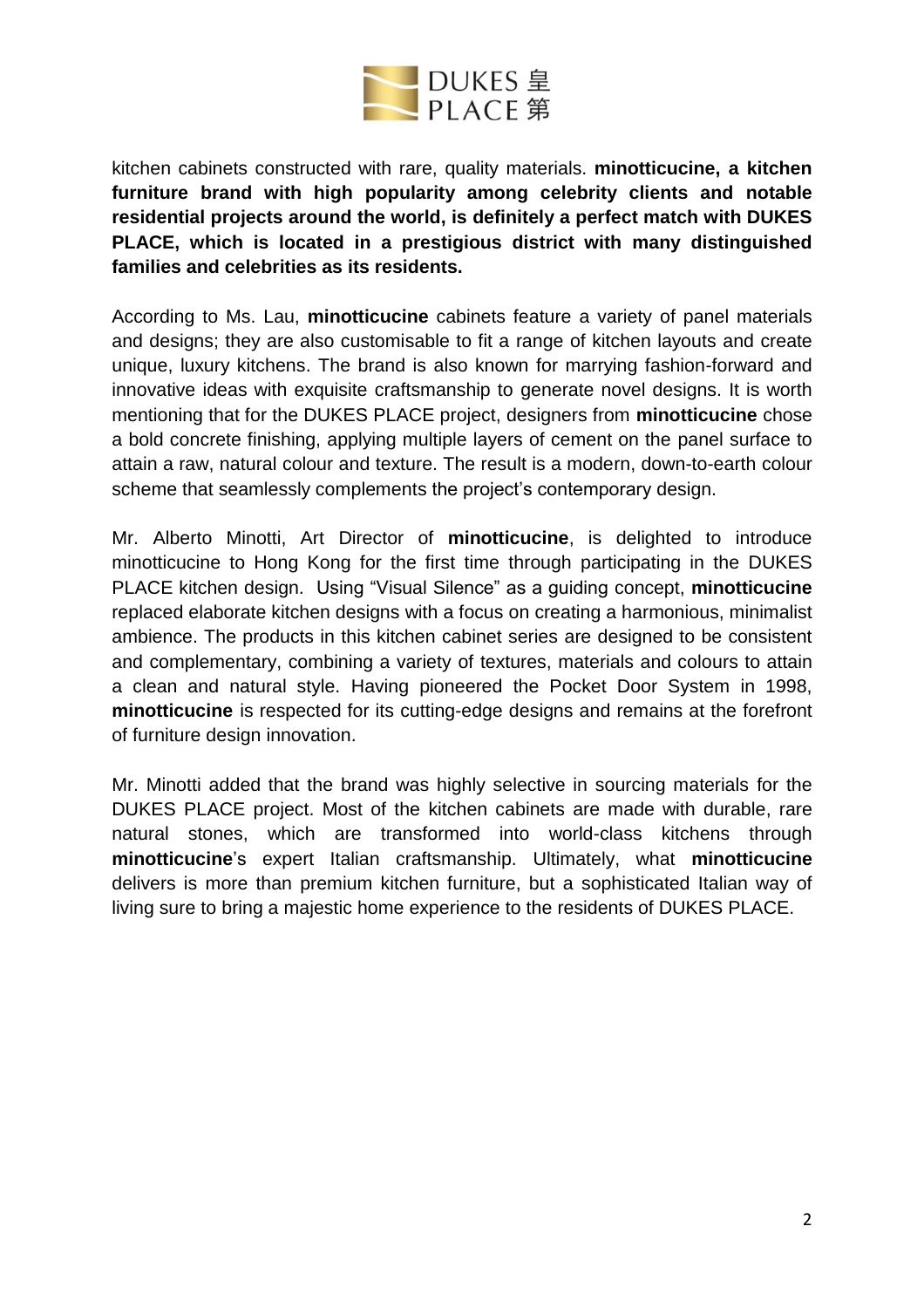

## **About DUKES PLACE**

DUKES PLACE, jointly developed by Couture Homes Properties Limited, Asia Standard International Group Limited and Grosvenor Asia Pacific, located at 47 Perkins Road and offers 16 spacious apartments with different layouts, with saleable area ranging from around 2,800 sq.ft.<sup>1</sup> to over 6,800 sq.ft.<sup>1</sup>, procure an incomparable level of space and a sense of exclusivity in Hong Kong. With a short 10-minute<sup>2</sup> drive to Central, 6-minute<sup>2</sup> drive to Happy Valley and 5-minute<sup>2</sup> drive to Causeway Bay, DUKES PLACE enjoys a convenient, well-connected transportation network and an advantageous locale, together with a brilliant world-class design collaboration and advanced technology, presenting a noteworthy investment potential compared to properties in other traditional luxury districts like the Peak and the Southern District. DUKES PLACE will definitely become the latest landmark project in Hong Kong.

## **About Couture Homes Properties Limited**

Couture Homes Properties Limited is the wholly owned subsidiary of CSI Properties Limited (Stock code: 497) set up in 2011 to develop luxury residential developments in Hong Kong and the PRC. With Haute Couture (the tradition of tailoring exclusive custom-fitted clothing for privileged customers) as its blue-print concept, Couture Homes Properties Limited specializes in crafting special residences made to order for private clients, with project like The Hampton in Happy Valley the first of the series in this direction. Couture Homes Properties Limited is actively expanding its presence in the luxury property market, in addition to yoo Residence, kau to HIGHLAND, COO Residence at the city center of Tuen Mun and a landmark project at No.47-49 Perkins Road at Jardine's Lookout (60% interest, project partner: Grosvenor Asia Pacific and Asia Standard International Group Limited), other developments in progress include Peak Road at the Peak (65% interest), Barker Road at the Peak, Glenealy at Central (To co-redevelop with Pacific Century Premium Developments Limited and receive 50% sharing of all future profits of the project), Fan Kam Road at Kwu Tung South, a luxury villa development in "Daihongqiao" in Shanghai called QUEEN'S GATE (50% interest) and a luxury apartment development located at the heart of the Beijing city in Dongcheng district (65% interest).

#### **About COLOURLIVING**

COLOURLIVING, renowned as a trend-setter in the industry, sets new standards in quality home living and lifestyle enhancement. Embedded in COLOURLIVING's corporate philosophy is the commitment to bring individuality, well-being and tasteful lifestyle into Hong Kong's homes through a platform of international brands at the forefront of design as well as best-in-class services at all times. Spanning over 20,000 square feet across 3 floors, COLOURLIVING is Asia's first-of-its-kind lifestyle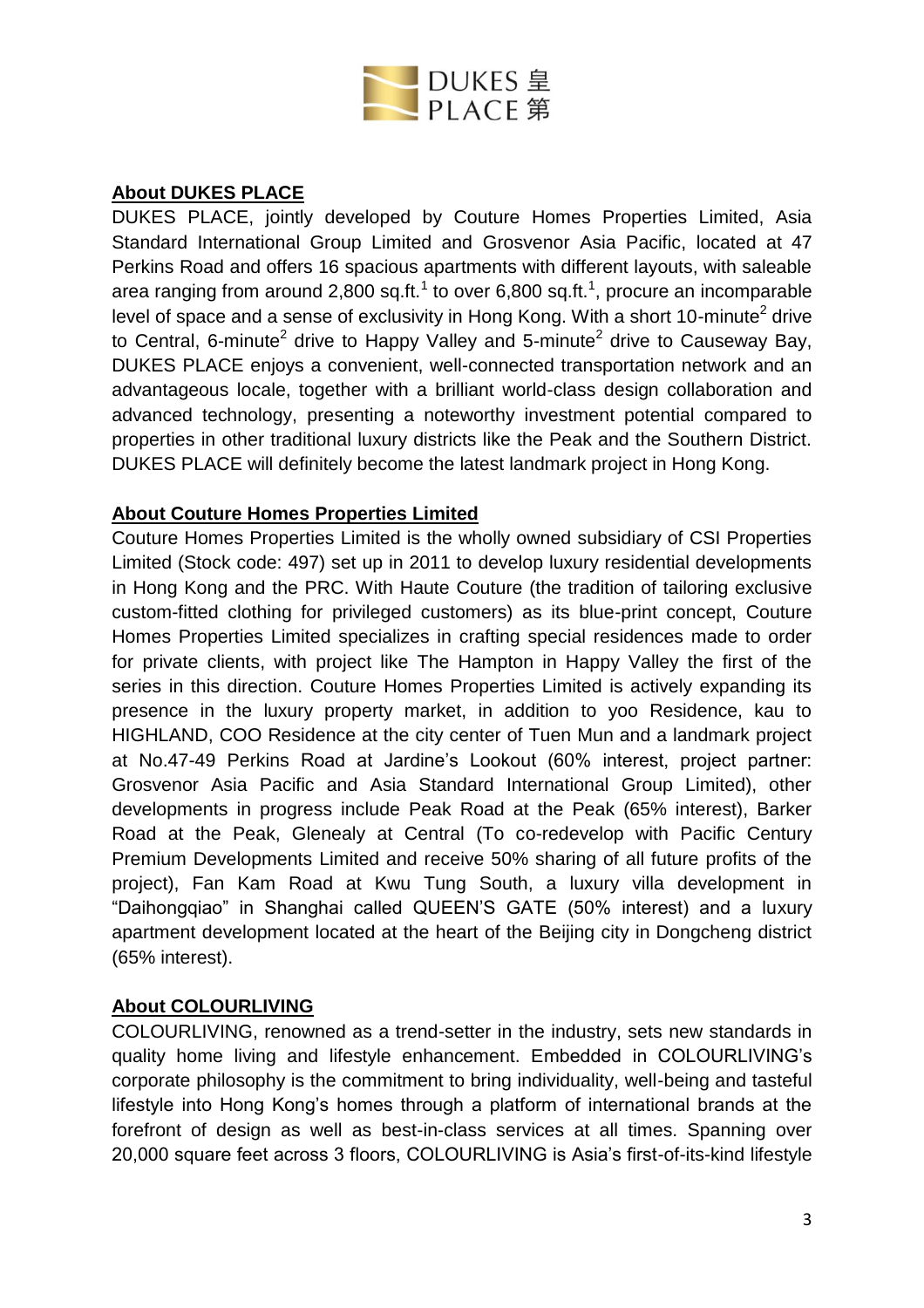

store that features innovative kitchen and bath, furniture and lighting, interior furnishings and accessories, lifestyle offerings and styling service.

#### **About minotticucine**

Taking "Visual Silence" as the design philosophy, minotticucine replaces elaborate kitchen designs with a focus on creating a harmonious, minimalist ambience. Its kitchen cabinet series are designed to be consistent and complementary, combining a variety of textures, materials and colours to attain a clean and natural style. Having pioneered the Pocket Door System in 1998, minotticucine is respected for its cuttingedge designs and remains at the forefront of furniture design innovation. A 70-year old brand, minotticucine is known throughout Europe and the world for its artisan kitchen cabinets constructed with rare, quality materials. The brand has established a strong foothold among celebrities and notable residential projects around the world.



(Photo 1) Mr. Jimmy Fong, Managing Director of Couture Homes Properties Limited (2nd from the left), and Ms. Denise Lau, CEO of COLOURLIVING  $(2^{nd}$  from the right) announced Couture Homes Properties Joined hands with international concept lifestyle store COLOURLIVING to introduce minotticucine to DUKES PLACE. This is the Italian kitchen brand's debut in Hong Kong.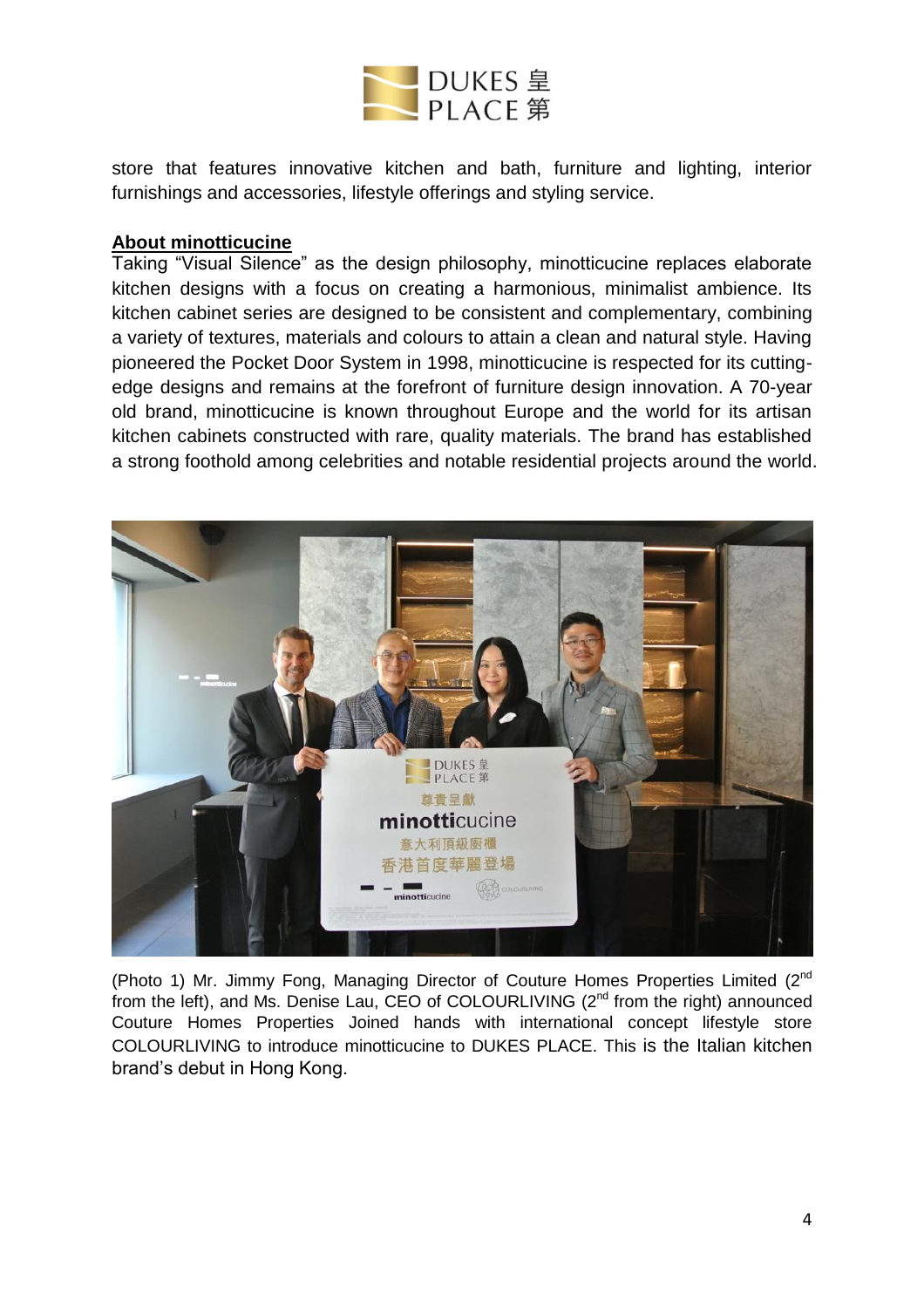



(Photo 2) Mr. Jimmy Fong, Managing Director of Couture Homes Properties Limited (1<sup>st</sup> from the left), Ms. Denise Lau, CEO of COLOURLIVING (2<sup>nd</sup> from the right), Mr. William Lau, Executive Director of COLOURLIVING (1<sup>st</sup> from the right), and Mr. Alberto Minotti, Art Director of minotticucine (2nd from the left), proposed a toast during the press conference.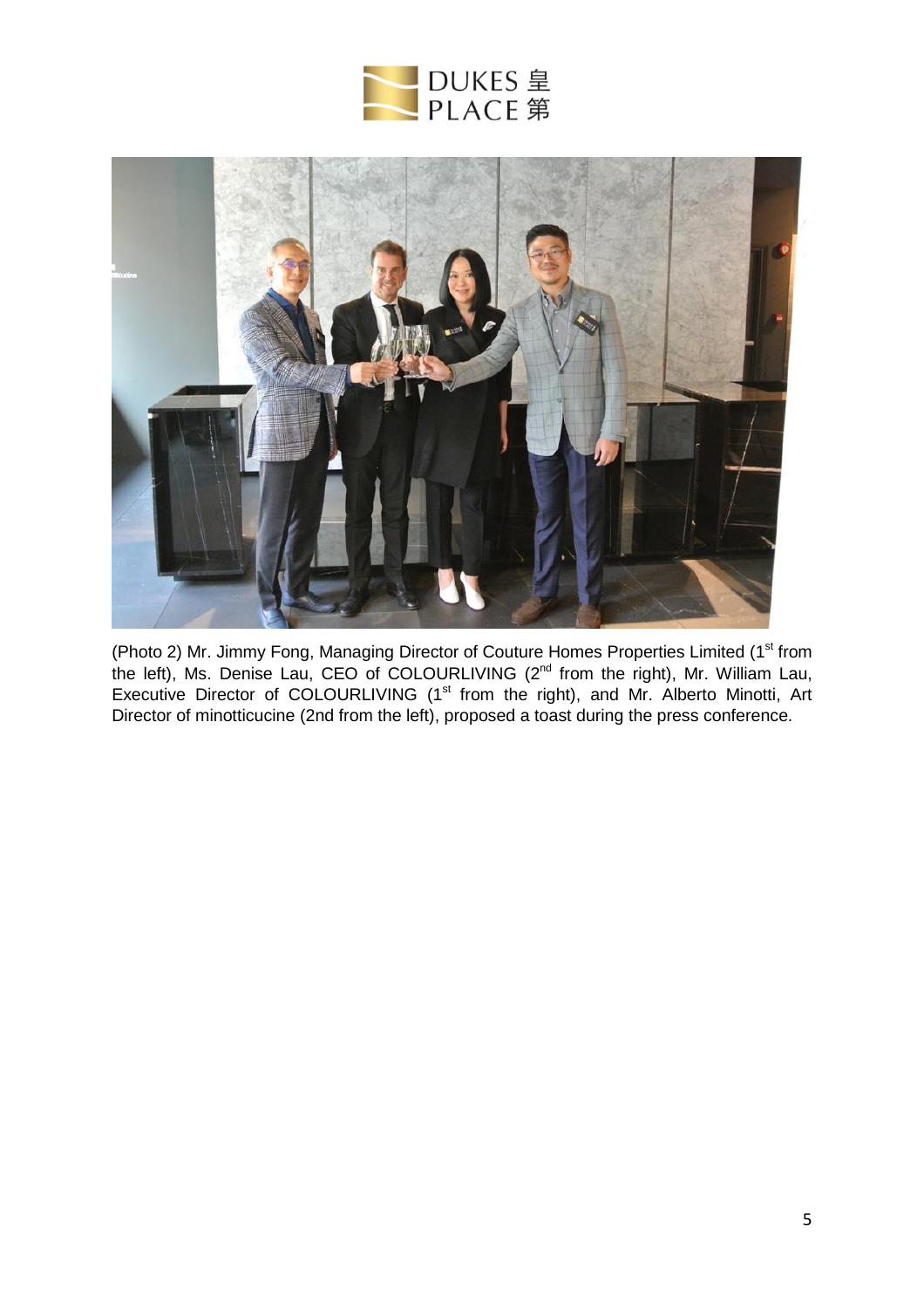



(Photo 3) COLOURLIVING shared the same vision with Couture Homes to establish a premier residence in Hong Kong, and introduced minotticucine, the distinguished Italian kitchen brand to DUKES PLACE to perfectly echo the project's prestige and prominence.

- End –

This press release is published by Bentley Communications Ltd. with the consent of the Couture Homes Properties Limited. For enquiry, please contact Ms. Donna Si, Group Account Director at 3960 1910 / 9366 4507 or Ms. Rebecca Lau, Account Manager at 3960 1917 / 9091 8934.

District: Jardine's Lookout & Wong Nai Chung Gap

Name of the Street and the Street Number: 47 Perkins Road\*

\*This provisional street number is subject to confirmation when the Development is completed.

The address of the website designated by the Vendor for the Development: [www.dukesplace.com.hk](http://www.dukesplace.com.hk/)<sup>#</sup>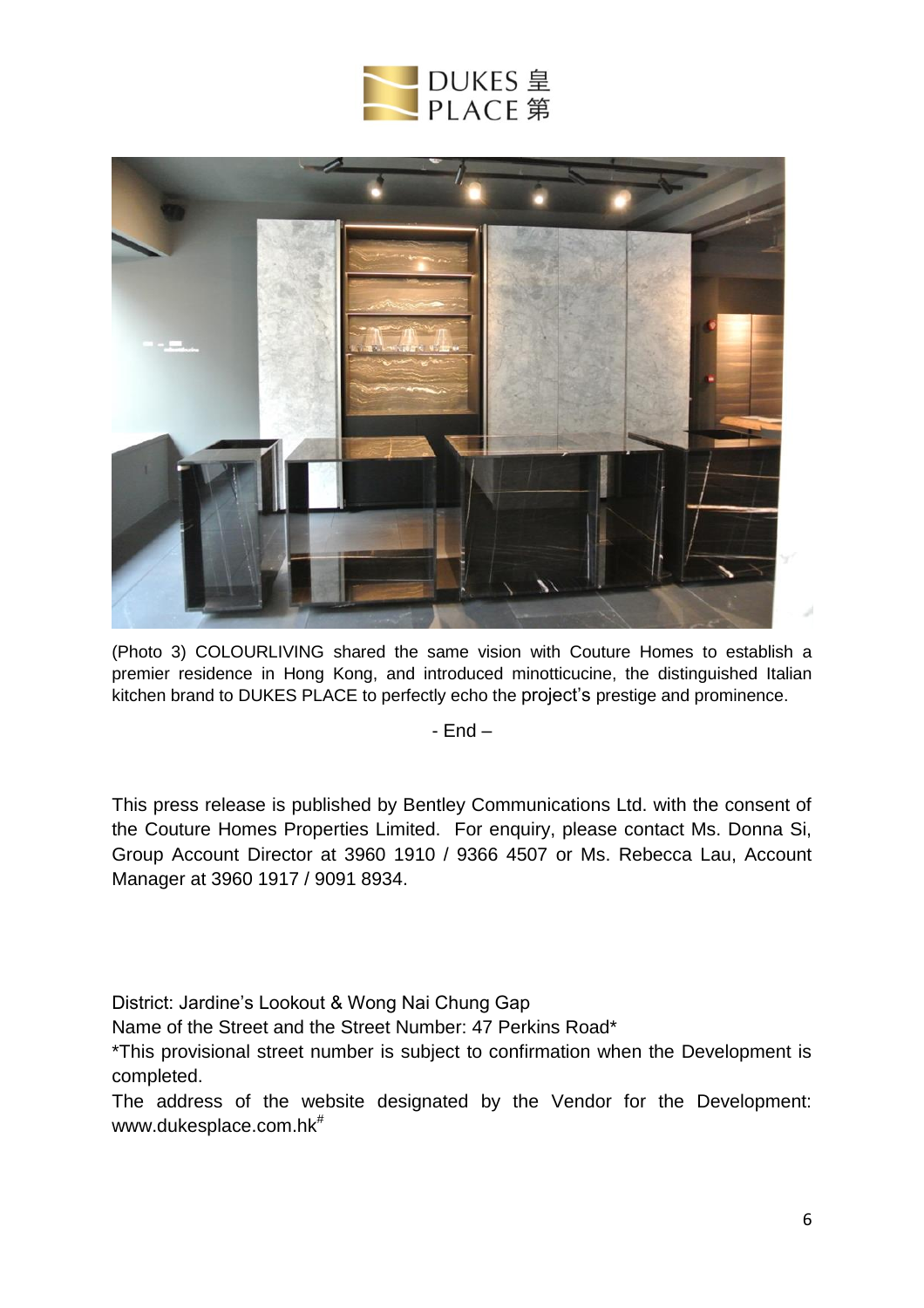

# This website is not yet made available on the date of printing of this advertisement/promotional material and its address is subject to change upon and/or after the website is made available.

The photographs, images, drawings or sketches shown in this advertisement/promotional material represent an artist's impression of the Development concerned only. They are not drawn to scale and/or may have been edited and processed with computerized imaging techniques. Prospective purchasers should make reference to the sales brochure for details of the Development. The vendor also advises prospective purchasers to conduct an on-site visit for a better understanding of the Development site, its surrounding environment and the public facilities nearby.

All information contained in this advertisement/promotional material shall be subject to the final plans approved by the relevant Government authorities and legal documentation. The vendor reserves the right to make modification and changes according to the actual circumstances without prior notice. The description, reference, photo, drawing, image or other information whatsoever in this advertisement / promotional material shall not constitute or be construed as constituting any offer, promise, undertaking, representation or warranty, whether expressed or implied on the part of the vendor regarding the Development or any part thereof.

Vendor: Imperial Time Limited Holding. Companies of the Vendor: Acute Choice Limited, Eagle Wonder Limited, Asia Riches Limited, Couture Homes Limited, CSI Properties Limited. Authorized Person for the Development: Mr. Cheung Man Ching, Anthony. The firm or corporation of which the Authorized Person is a proprietor, director or employee in his or her professional capacity: Ronald Lu & Partners (Hong Kong) Limited. Building Contractor for the Development: To's Universe Construction Company Limited. The firm of solicitors acting for the owner in relation to the sale of residential properties in the Development: Mayer Brown. Authorized Institution that has made a loan, or has undertaken to provide finance, for the construction of the Development: Industrial and Commercial Bank of China (Asia) Limited. Any other person who has made a loan for the construction of the Development: Clear Luck Group Limited, Earthmark Limited, Asia Standard Finance Company Limited, Grosvenor Limited.

The contents of this advertisement/promotional material are published by the Vendor, or are published with its consent.

A prospective purchaser is advised to refer to the sales brochure for any information on the Development.

The sales brochure of the Development is not yet made available on the date of printing of this advertisement/ promotional material.